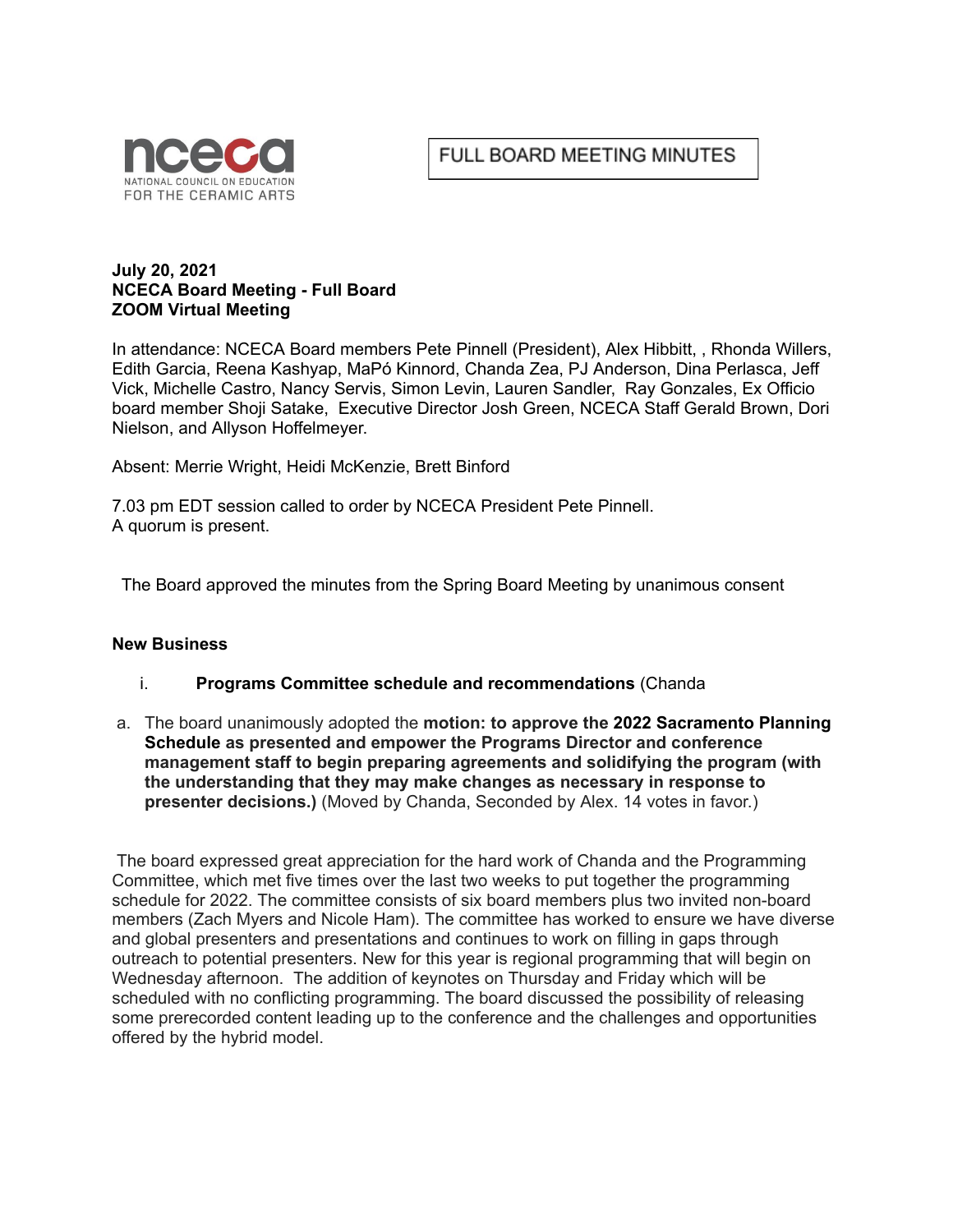b. The Board unanimously adopted the **motion: to approve the presented roster of potential Keynote Speakers and Demonstrating Artists and empower the Programs Director and conference management staff to move forward with contacting speakers and artists and begin negotiating contracts**. (Moved by Chanda, Seconded by Alex. 14 votes in favor).

Chanda gave an overview of the potential Keynote Speakers and Demonstrating artists compiled by board and programming committee and their rationale. Each day will host a keynote speaker. The committee focused particularly on speakers working on food justice. Work will continue to solidify both Keynote and Demonstrating Artists.

(Jeff and Simon left the meeting)

c. The Board unanimously adopted the **motion: to approve the 2021 Fall Symposium:** *Cultivating Community* **as outlined and empower the Programs Director and staff to move forward with planning and execution.** (Moved by Chanda, seconded by Michelle. 12 votes in favor)

A small group has been planning for a fall symposium which will take place during Clay Week. It will include student led programming, sustainability programming led by the Green Task Force, training by Fran Sepler (sustaining respectful workplace cultures) and on Saturday, other programming in conjunction with the 92Y. There will also be a lead into Sacramento. Clay week begins on Sunday with the annual members meeting, includes pre recorded content Monday through Wednesday, and the symposium will be from Thursday to Sunday. A subcommittee of the board is working with CMI and VES to determine a platform and costs for the autumn symposium and 2022 conference.. There is a tentative budget, but we will need to wait to get quotes from VES before we have firm figures.

The symposium will be offered free of charge to the public, with a donation suggestion link for those who wish to donate.

The board briefly discussed Fran Sepler's training and the importance of clarity in the language used to frame the session, as well as the importance of events such as the fall symposium in building community.

*The board went into Executive session moved by Alex, seconded by Ray)*

# **ii. Vote on the 2023 OSCL**

The board confirmed an onsite conference liaison for 2023

*motion to come out of Executive session (moved by Alex, seconded by Reena)*

# iii. **Reminder - promo material needed for member's meeting** (Edith)

Edith gave the board guidelines and a timeline for short introduction videos to be used as part of the Fall Event/October Members Meeting campaign. All board and staff are asked to record these.

In the upcoming weeks, we will be reaching out to Board Members to discuss pre-recording longer 2-minute videos to be played before the Members Meeting and Open Forum.